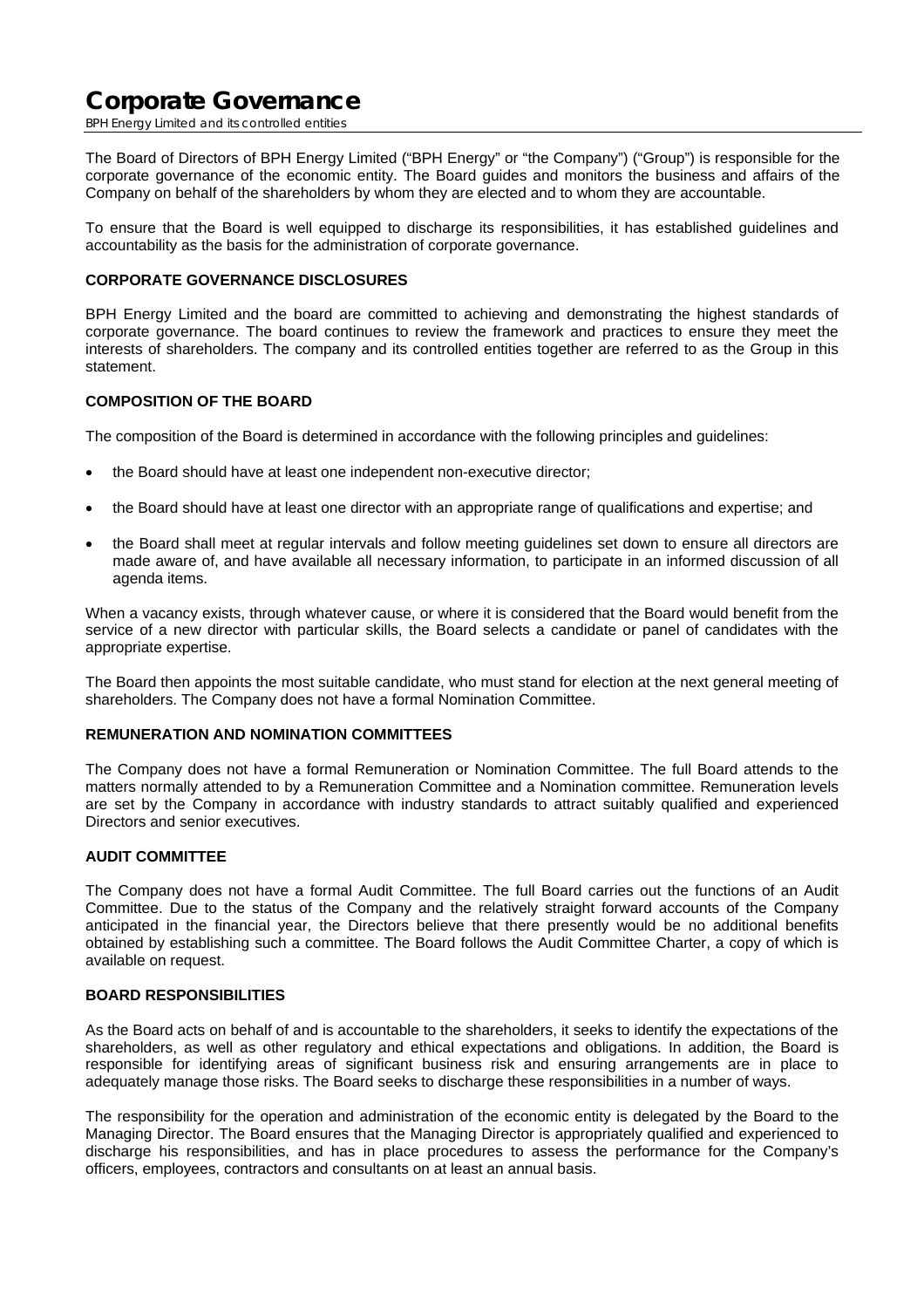BPH Energy Limited and its controlled entities

The Board is responsible for ensuring that management's objectives and activities are aligned with the expectations and risks identified by the Board. It has a number of mechanisms in place to ensure this is achieved, including the following:

- Board approval of a strategic plan, designed to meet shareholder needs and manage business risk;
- Implementation of operating plans and budgets by management and Board monitoring progress against budget; and
- Procedures to allow directors, in the furtherance of their duties, to seek independent professional advice at the Company's expense.

Decisions reserved specifically for the board relate to those that have a fundamental impact on the company such as material acquisitions of investments.

## **MONITORING OF THE BOARD'S PERFORMANCE**

In order to ensure that the Board continues to discharge its responsibilities in an appropriate manner, the performance of all directors is to be reviewed annually by the chairperson. Directors whose performance is unsatisfactory are asked to retire. While a formal review was not undertaken in the current period informal meetings have been held and feedback has been provided.

## **BEST PRACTICE RECOMMENDATION**

Outlined below are the 8 Essential Corporate Governance Principles as outlined by the ASX and the Corporate Governance Council. The Company has complied with the Corporate Governance Best Practice Recommendations except as identified below.

#### **Action taken and reasons if not adopted**

### **Principle 1: Lay solid foundations for management and oversight**

The relationship between the board and senior management is critical to the Group's long-term success. The directors are responsible to the shareholders for the performance of the Group in both the short and the longer term and seek to balance sometimes competing objectives in the best interests of the Group as a whole. Their focus is to enhance the interests of shareholders and other key stakeholders and to ensure the Group is properly managed.

The responsibilities of the board include:

• providing strategic guidance to the Group including contributing to the development of and approving the corporate strategy;

• reviewing and approving business plans, and financial plans including major capital expenditure initiatives;

- overseeing and monitoring:
	- organisational performance and the achievement of the Group's strategic goals and objectives; and
	- progress of major capital expenditures and other significant corporate projects including any acquisitions or divestments;
- monitoring financial performance including approval of the annual and half-year financial reports;

• appointment, performance assessment and, if necessary, removal of the Managing Director;

• ratifying the appointment and/or removal and contributing to the performance assessment for the members of the senior management team including the CFO and the Company Secretary;

• ensuring there are effective management processes in place and approving major corporate initiatives;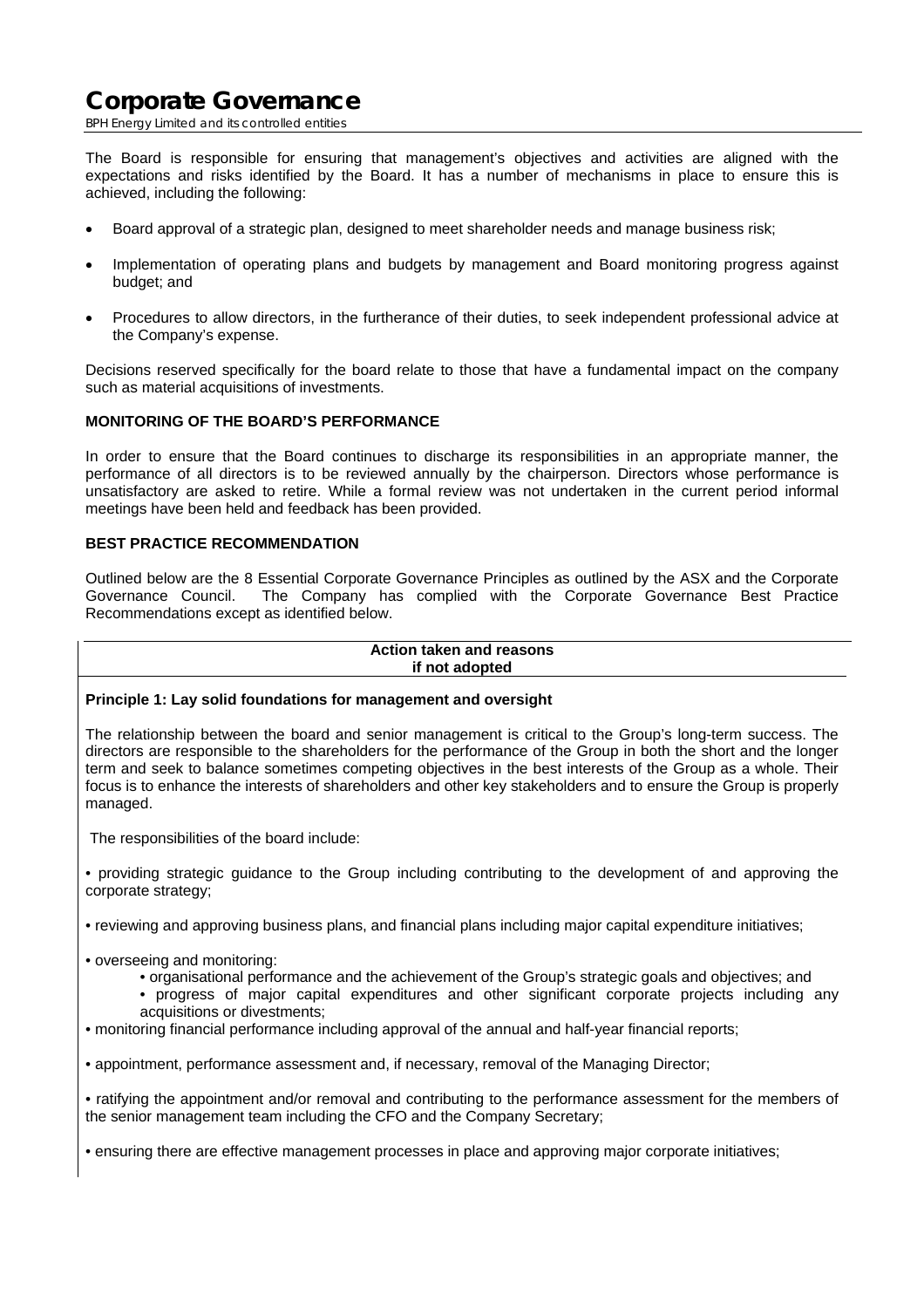BPH Energy Limited and its controlled entities

#### **Action taken and reasons if not adopted**

• enhancing and protecting the reputation of the organization; and

• overseeing the operation of the Group's system for compliance and risk management reporting to shareholders.

Day to day management of the Group's affairs and the implementation of the corporate strategy and policy initiatives are formally delegated by the board to the Managing Director and senior executives.

The company has a formal process for evaluating performance of senior executives which involves a performance and development review cycle where responsibilities and performance objectives are defined and performance measured against these defined responsibilities and objectives and regular feedback is provided through meetings. While a formal performance evaluation was not conducted during the period under review, informal meetings were held with senior executives and feedback on their performance was provided.

The company requires reference checks prior to appointing a director or putting that person forward as a candidate to ensure that person in competent and experienced.

The company provides relevant information to shareholders for their consideration about the attributes of candidates in order to enable them to make a decision on whether or not to appoint a director.

The company enters into employment contracts with each newly appointed senior executive, setting out in detail the terms of their appointment and the responsibilities specifically delegated to them. The role and responsibilities for each Director are set out in service contracts that are required to be executed at appointment.

## **Principle 2: Structure the board to add value**

The board operates in accordance with the broad principles set out in its charter. The charter details the board's composition and responsibilities.

The board seeks to ensure that :

- at any point in time, its membership represents an appropriate balance between directors with experience and knowledge of the Group and directors with an external or fresh perspective; and
- the size of the board is conducive to effective discussion and efficient decision-making.

The board's skills matrix indicates the mix of skills, experience and expertise that are considered necessary at the Board level for optimal performance of the Board. The matrix reflects the Board's objective to have appropriate mix of industry and professional experience including skills such as leadership, governance, strategy, finance, and international business. The board continuously monitors its collective skills and attributes to ensure it maintains the following skills and attributes in its membership:

| <b>Skills and Attributes</b>                                                                         |  |  |  |  |
|------------------------------------------------------------------------------------------------------|--|--|--|--|
| Senior management positions (past and present)                                                       |  |  |  |  |
| Experience and knowledge of the oil and gas industry                                                 |  |  |  |  |
| Experience and knowledge of the biotechnology industry                                               |  |  |  |  |
| Strategy - growth of business value                                                                  |  |  |  |  |
| Governance procedures                                                                                |  |  |  |  |
| Other past and present executive or non-executive director roles of ASX and non ASX listed companies |  |  |  |  |

The board believes that its membership adequately represents the required skills as set out in the above matrix.

New directors undertake an induction process coordinated by the company secretary and managing director who briefs and informs the directors on all relevant aspects of the company's operations and background.

#### **Directors' independence**

The board has adopted specific principles in relation to directors' independence. These state that when determining independence, a director must be a non-executive and the board should consider whether the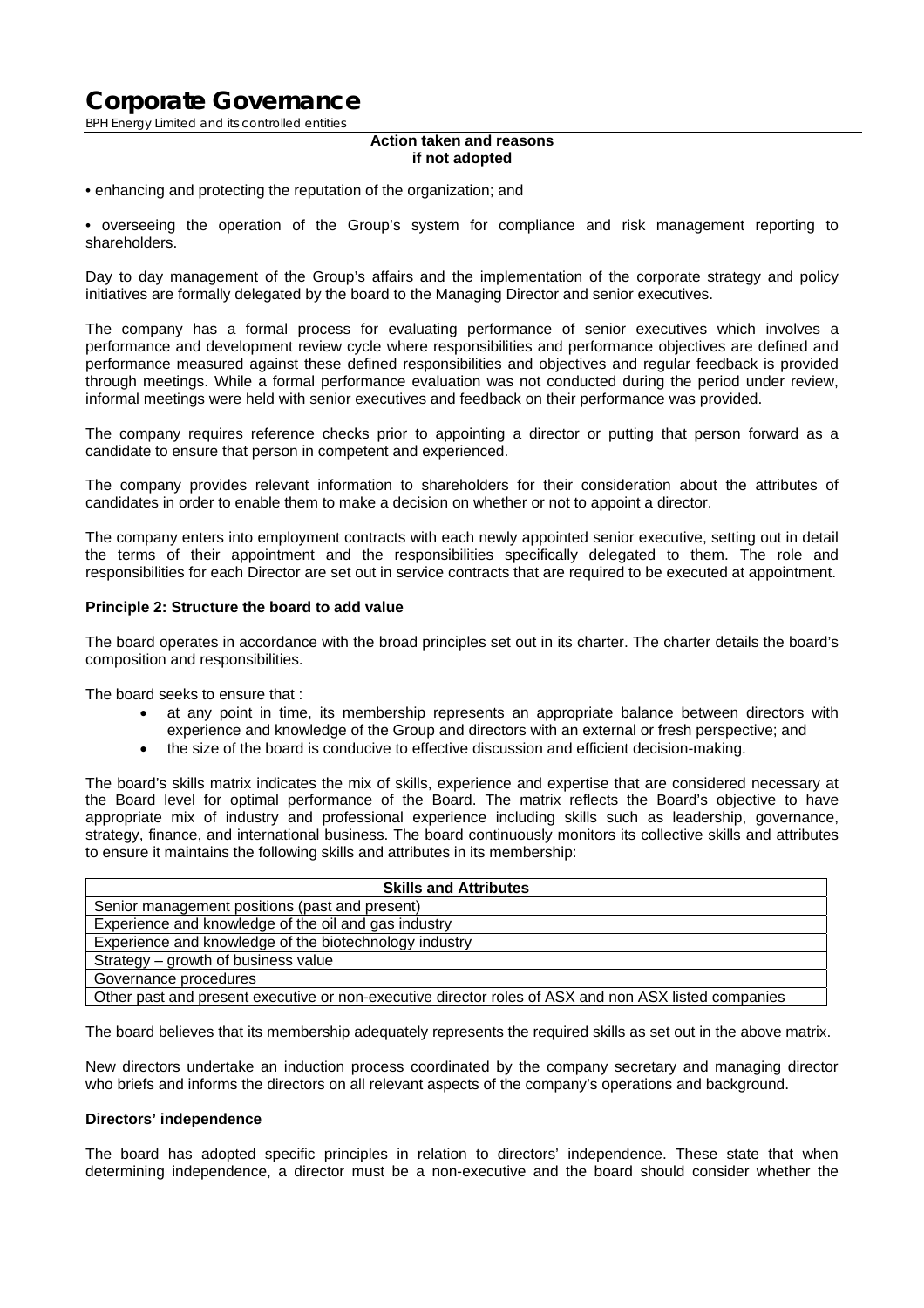BPH Energy Limited and its controlled entities

#### **Action taken and reasons if not adopted**

### director:

• is a substantial shareholder of the company or an officer of, or otherwise associated directly with, a substantial shareholder of the company;

• is or has been employed in an executive capacity by the company or any other Group member within three years before commencing to serve on the board;

• within the last three years has been a principal of a material professional adviser or a material consultant to the company or any other Group member, or an employee materially associated with the service provided;

• has a material contractual relationship with the company or a controlled entity other than as a director of the Group; and

• is free from any business or other relationship which could, or could reasonably be perceived to, materially interfere with the director's independent exercise of their judgement.

Materiality for these purposes is determined on both quantitative and qualitative bases. A transaction of any amount or a relationship is deemed material if knowledge of it may impact the shareholders' understanding of the director's performance.

The board assesses independence each year. To enable this process, the directors must provide all information that may be relevant to the assessment.

## **Board members**

Details of the board of directors is as follows:

| <b>Name</b>    | <b>Appointment Date</b> | <b>Length of Service</b> | <b>Executive Status</b> | Independence    |
|----------------|-------------------------|--------------------------|-------------------------|-----------------|
| David Breeze   | 14 February 2001        | > 16 Years               | Executive               | Non-Independent |
| Charles Maling | 17 October 2017         | <1 vear                  | Non-Executive           | Independent     |
| Tony Huston    | 26 June 2017            | vear                     | Non-Executive           | Independent     |

Details of the members of the board, their experience, expertise, qualifications, term of office, relationships affecting their independence are set out in the directors' report under the heading ''Information on directors''. There are two non-executive directors and one executive director,

• Mr Breeze has business dealings with the Group as disclosed in note 23 to the June 2017 annual report.

### **Term of office**

The company's Constitution specifies that all non-executive directors must retire from office no later than the third annual general meeting (AGM) following their last election. Where eligible, a director may stand for reelection, subject to the following limitations:

• on attaining the age of 72 years a director will retire, by agreement, at the next AGM and will not seek reelection.

### **Chair and Managing Director**

The Chair is responsible for leading the board, ensuring directors are properly briefed in all matters relevant to their role and responsibilities, facilitating board discussions and managing the board's relationship with the company's senior executives. In accepting the position, the Chair has acknowledged that it will require a significant time commitment and has confirmed that other positions will not hinder his effective performance in the role of Chair.

The Managing Director is responsible for implementing Group strategies and policies.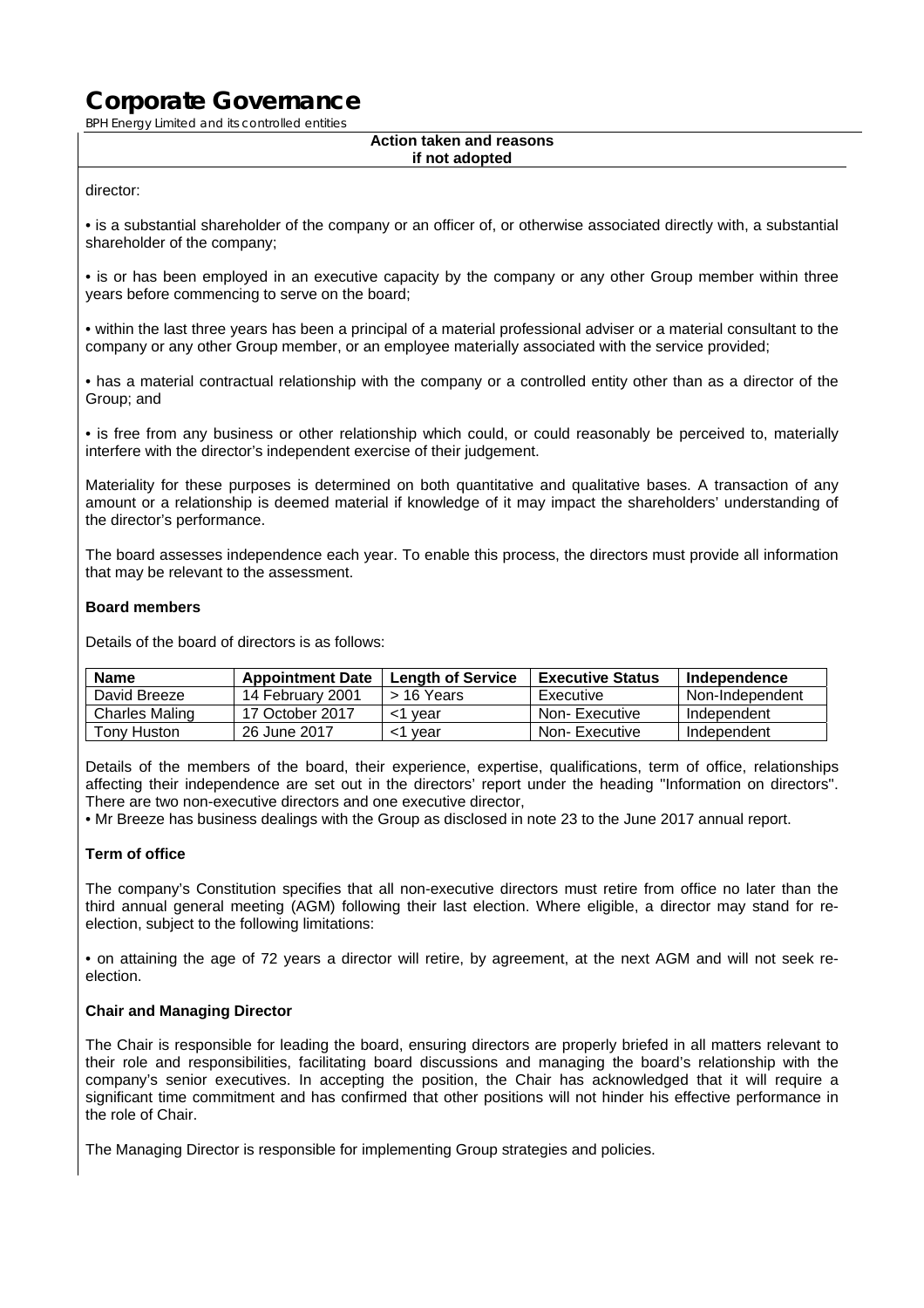BPH Energy Limited and its controlled entities

#### **Action taken and reasons if not adopted**

The Chairman does not satisfy the Independence test as the role of the Chairman and the Managing Director is exercised by the same person. The board is of the opinion that the Chairman's role as Chairman of the Board is appropriate given his experience and knowledge of the business.

## **Committees**

The number of meetings of the company's board of directors and of each board committee held during the year ended 30 June 2017, and the number of meetings attended by each director is disclosed on page 19 of the June 2017 annual report.

It is the company's practice to allow its executive directors to accept appointments outside the company. No appointments of this nature were accepted during the year ended 30 June 2017.

The Company is not of a size at the moment that justifies having a separate Nomination Committee. However, matters typically dealt with by such a committee are dealt with by the Board of Directors.

Notices of meetings for the election of directors comply with the ASX Corporate Governance Council's best practice recommendations.

### **Principle 3: Promote ethical and responsible decision making**

The company has developed a statement of values which has been fully endorsed by the board and applies to all directors and employees. The Statement is regularly reviewed and updated as necessary to ensure it reflects the highest standards of behaviour and professionalism and the practices necessary to maintain confidence in the Group's integrity and to take into account legal obligations and reasonable expectations of the company's stakeholders.

The Statement requires that at all times all company personnel act with the utmost integrity, objectivity and in compliance with the letter and the spirit of the law and company policies.

The Company's share trading policy is set out on the Company's website. The purchase and sale of company securities by directors and employees is monitored by the Board.

The Company's policy regarding diversity is set out on the Company's website.

The Company's diversity policy does not include measurable objectives as the Board believes that the Company will not be able to successfully meet these given the size and stage of development of the Company. If the Company's activities increase in size, nature and scope in the future, the suitable measurable objectives will be agreed and put into place. Notwithstanding this, the Company strives to provide the best possible opportunities for current and prospective employees of all backgrounds in such a manner that best adds to overall shareholder value and which reflects the values, principles and spirit of the Company's Diversity Policy.

The company is committed to Diversity and Equal Opportunity within its workforce placing particular focus on the level of gender diversity at senior levels of the organisation. The company ensures this is achieved by :

- ensuring recruitment and selection practices enable the availability of a diverse candidate pool for appointments at senior levels;
- development of high potential women;
- implementation of flexible working arrangements; and
- ensuring remuneration practices are free from gender bias.

BPH Energy does not have any female directors.

### **Principle 4: Safeguard integrity in financial reporting**

Adopted except as follows:-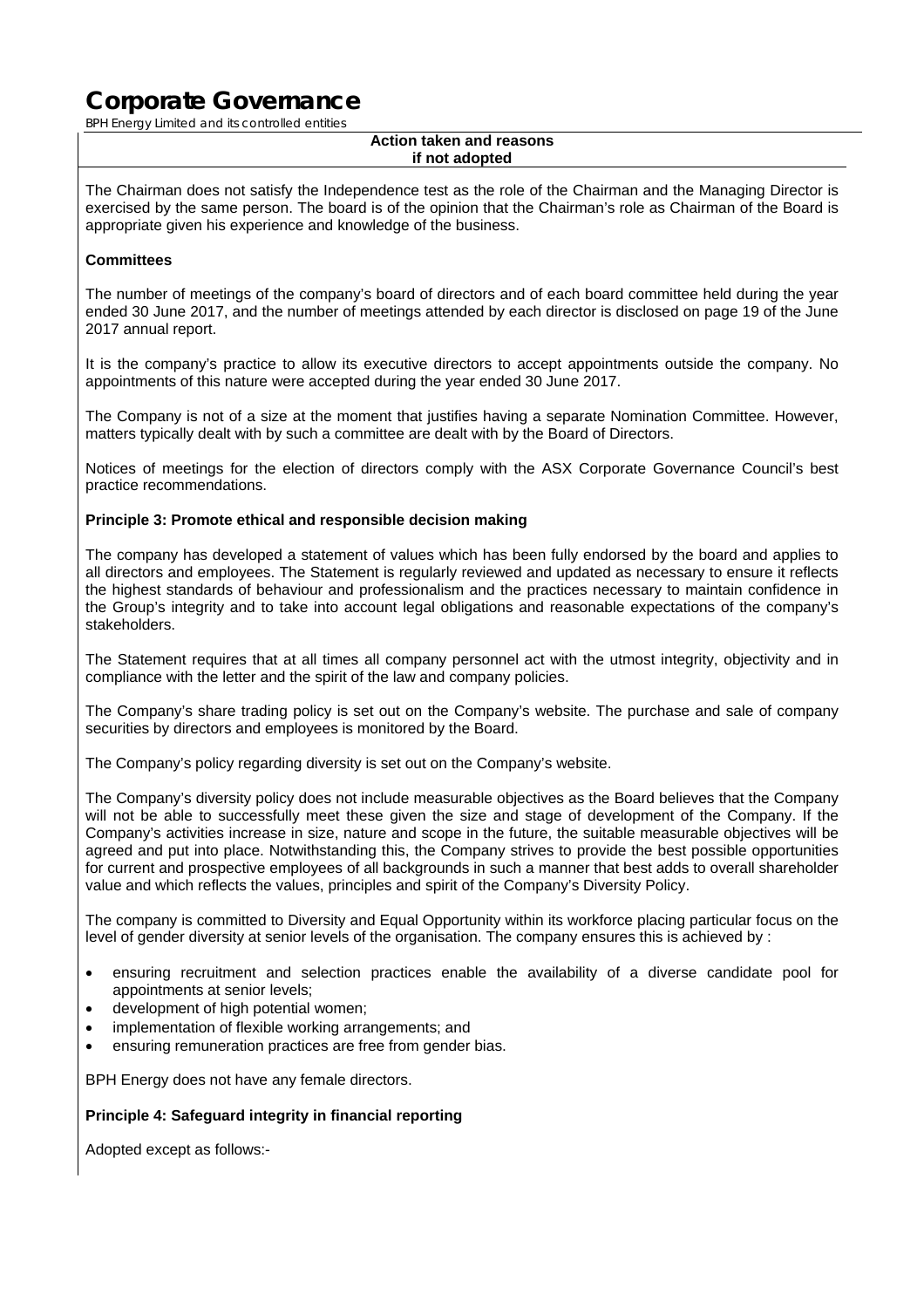BPH Energy Limited and its controlled entities

#### **Action taken and reasons if not adopted**

The Company does not have a separate Audit Committee. The full Board carries out the functions of an Audit Committee. The Board has the authority, within the scope of its responsibilities, to seek any information it requires from any employee or external party. Due to the status of the Company and the relatively straight forward accounts of the Company, the Directors at the moment can see no additional benefits to be obtained by establishing such a committee. The Board follows the Audit Committee Charter, a copy of which is available on request.

## **External auditors**

The Board's policy is to appoint external auditors who clearly demonstrate quality and independence. The performance of the external auditor is reviewed annually and applications for tender of external audit services are requested as deemed appropriate, taking into consideration assessment of performance, existing value and tender costs. HLB Mann Judd was appointed as the external auditor in 2016. It is the Corporation Act's policy to rotate audit engagement partners on listed companies at least every five years. A partner should not be reassigned to a listed entity audit engagement if this equates to the partner serving in this role for more than 5 out of 7 successive years.

An analysis of fees paid to the external auditors, including a break-down of fees for non-audit services, is provided in the directors' report and in note 5 to the 30 June 2017 annual report. It is the policy of the external auditors to provide an annual declaration of their independence to the Board.

The external auditor will attend the annual general meeting and be available to answer shareholders' questions about the conduct of the audit and the preparation and content of the audit report.

The Company is not of a size at the moment that justifies having an internal audit division.

### **Principle 5&6: Make timely and balanced disclosures and respect the rights of shareholders Continuous disclosure and shareholder communication**

The company has policies and procedures on information disclosure that focus on continuous disclosure of any information concerning the Group that a reasonable person would expect to have a material effect on the price of the company's securities. These policies and procedures also include the arrangements the company has in place to promote communication with shareholders and encourage effective participation at general meetings.

The company will holds its AGM before 30 November in each year and the chairman and Company secretary will engage with shareholders in advance of the AGM, as appropriate. The board encourages full participation of shareholders at the AGM to ensure a high level of accountability and identification with the company's strategy and goals. Shareholders who are unable to attend the AGM are encouraged to vote on the proposed motions by appointing a proxy via the proxy form accompanying the Notice of Meeting. The company will publish the results of the meeting to the ASX on its website following the conclusion of the AGM.

The company recognises the importance of its relationships with investors and analysts. The managing director is primary contact for communicating with the investment community.

The company secretary has been nominated as the person responsible for communications with the ASX. This role includes responsibility for ensuring compliance with the continuous disclosure requirements in the ASX Listing Rules and overseeing and co-ordinating information disclosure to the ASX, analysts, brokers, shareholders, the media and the public.

All information disclosed to the ASX is posted on the company's website as soon as practical When analysts are briefed on aspects of the Group's operations, the material used in the presentation is released to the ASX and posted on the company's web site. Procedures have also been established for reviewing whether any price sensitive information has been inadvertently disclosed and, if so, this information is also immediately released to the market.

All shareholders who request them receive a copy of the company's annual and half-yearly financial reports. In addition, the company seeks to provide opportunities for shareholders to participate through electronic means.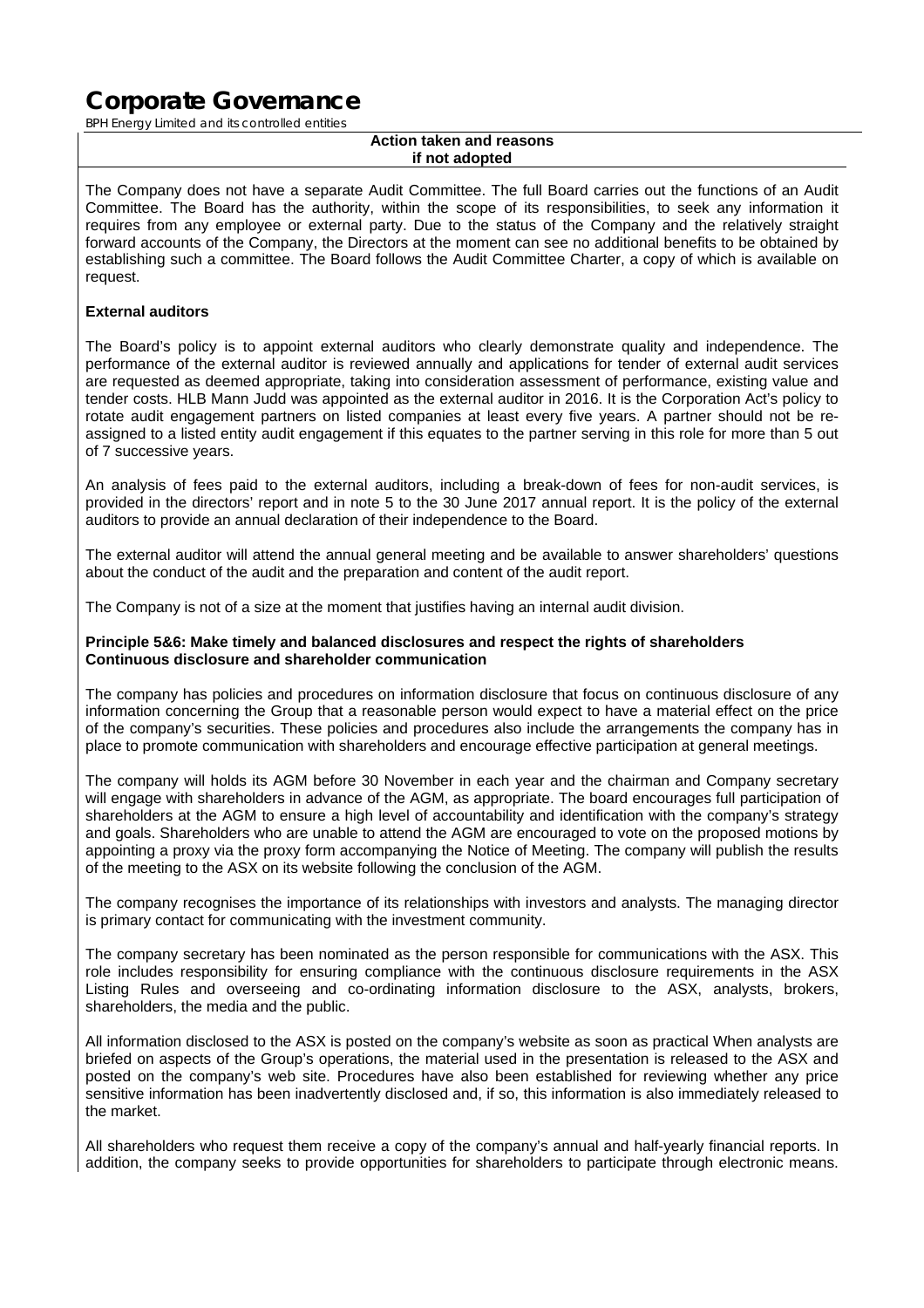BPH Energy Limited and its controlled entities

#### **Action taken and reasons if not adopted**

Recent initiatives to facilitate this include making all company announcements, media briefings, details of company meetings, and financial reports available on the company's website.

### **Principle 7: Recognise and manage risk**

The board and senior executives are responsible for ensuring there are adequate policies in relation to risk management, compliance and internal control systems. In summary, the company policies are designed to ensure strategic, operational, legal, reputational and financial risks are identified, assessed, effectively and efficiently managed and monitored to enable achievement of the Group's business objectives.

Considerable importance is placed on maintaining a strong control environment. There is an organisation structure with clearly drawn lines of accountability and delegation of authority. The board actively promotes a culture of quality and integrity.

The responsibility for the operation and administration of the economic entity is delegated by the board to the Managing Director. The board ensures that the Managing Director is appropriately qualified and experienced to discharge his responsibilities, and has in place procedures to assess the performance for the Company's officers, employees, contractors and consultants. The board receives monthly updates as to the effectiveness of the company's management of material risks that may impede meeting business objectives.

The board is responsible for ensuring that management's objectives and activities are aligned with the expectations and risks identified by the Board. It has a number of mechanisms in place to ensure this is achieved, including the following:

- Board approval of a strategic plan, designed to meet shareholder needs and manage business risk;
- Implementation of operating plans and budgets by management and board monitoring progress against budget; and
- Procedures to allow directors, in the furtherance of their duties, to seek independent professional advice at the Company's expense.

Control procedures cover management accounting, financial reporting, project appraisal, IT security, compliance and other risk management issues. The Managing Director is required to ensure that appropriate controls are in place to effectively manage the identified risks. This is monitored by the board on a monthly basis.

### **The environment**

Information on compliance with significant environmental regulations is set out in the directors' report of the annual financial report.

#### . **Corporate reporting**

The Managing Director has made the following certifications to the board:

• that the company's financial reports are complete and present a true and fair view, in all material respects, of the financial condition and operational results of the company and Group and are in accordance with relevant accounting standards;

• that the above statement is founded on a sound system of risk management and internal compliance and control which implements the policies adopted by the board; and

• that the company's risk management and internal compliance and control is operating efficiently and effectively in all material respects in relation to financial reporting risks.